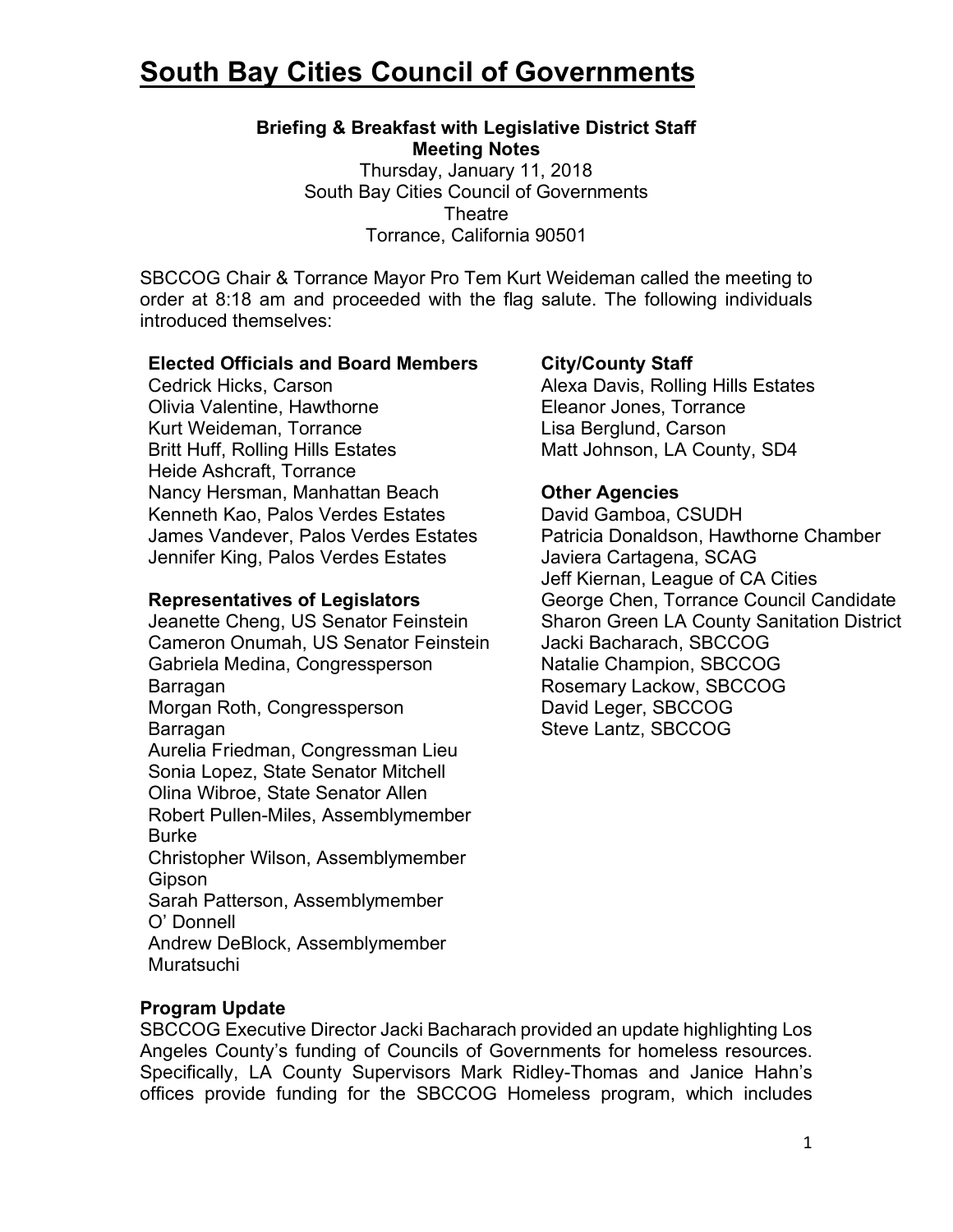services for conducting community outreach and identifying housing for those in need. Supervisor Hahn's office will continue the funding for the aforementioned SBCCOG services, however the SBCCOG requests letters of support to receive continued funding through Supervisor Mark Ridley-Thomas' office. The SBCCOG is also coordinating city activities for planning grants around homeless services and first responder trainings. On February 14, the SBCCOG will be co-hosting, with Supervisor Hahn's office, a bus tour of successful, permanent, affordable supportive housing sites and Ms. Bacharach extended the invitation to elected officials and the legislative offices. Additionally, the SBCCOG met with the South Bay Workforce Investment Board (SBWIB) and intends on collaborating with the SBWIB in providing homeless services. The SBWIB has a designated staff person who works specifically with individuals who are in danger of becoming homeless.

In transportation, the SBCCOG is monitoring the Green Line Extension and participating in the development of the Measure M guidelines to verify if the SBCCOG is eligible for funding and to ascertain how Metro will disperse said funding. Ms. Bacharach requested that cities send in the types of projects they would like to complete under Measure M. Regarding the Metro ExpressLanes, Ms. Bacharach shared that excess revenue is supposed to go back to the corridor from which it is collected. However, Metro is discussing using the excess revenue to build additional ExpressLanes throughout LA County. Specifically, Metro is considering borrowing funds from the I-110 corridor, yet there is no certainty on when such funds will be returned. Ms. Bacharach requests that the legislative offices monitor possible legislation from Metro to change whether funds are returned to the local corridor, which could potentially take funding away from the South Bay. LA County Supervisor Mark Ridley-Thomas' office is funding the SBCCOG Broadband Feasibility study and the SBCCOG is working with the SBWIB for an RFP by June that will provide information on whether a regional broadband network will give the cities in the South Bay a network at a lower cost with more service. The SBCCOG completed all of the cities climate action plans (CAP) through a Strategic Growth Council grant as well as a South Bay CAP. Strategies in the plans were traditional as well as including the Sustainable South Bay Strategy. Ms. Bacharach discussed the slow speed network study funded by Metro for the South Bay and thanked the legislative offices for sending letters of support to Caltrans for advancing the work with a feasibility study even though the SBCCOG did not receive the grant. The SBCCOG is planning on going to Sacramento to meet with the Strategic Growth Council about lessons learned from climate action planning and to meet with the California Air Resources Board about a special South Bay vehicle incentive program for slow speed vehicles. Ms. Bacharach mentioned the SBCCOG General Assembly entitled, "The Evolution of Retail" and how this would impact homelessness, employment opportunities, and everything we do.

The SBCCOG Program update PowerPoint presentation is on the SBCCOG website at: http://www.southbaycities.org/committees/legislative-district-staffbriefing/legislative-district-staff-briefing-15

Chair Weideman directed the legislative offices to the questions provided by Councilman Ralph Franklin of Inglewood. The questions provided are as follows: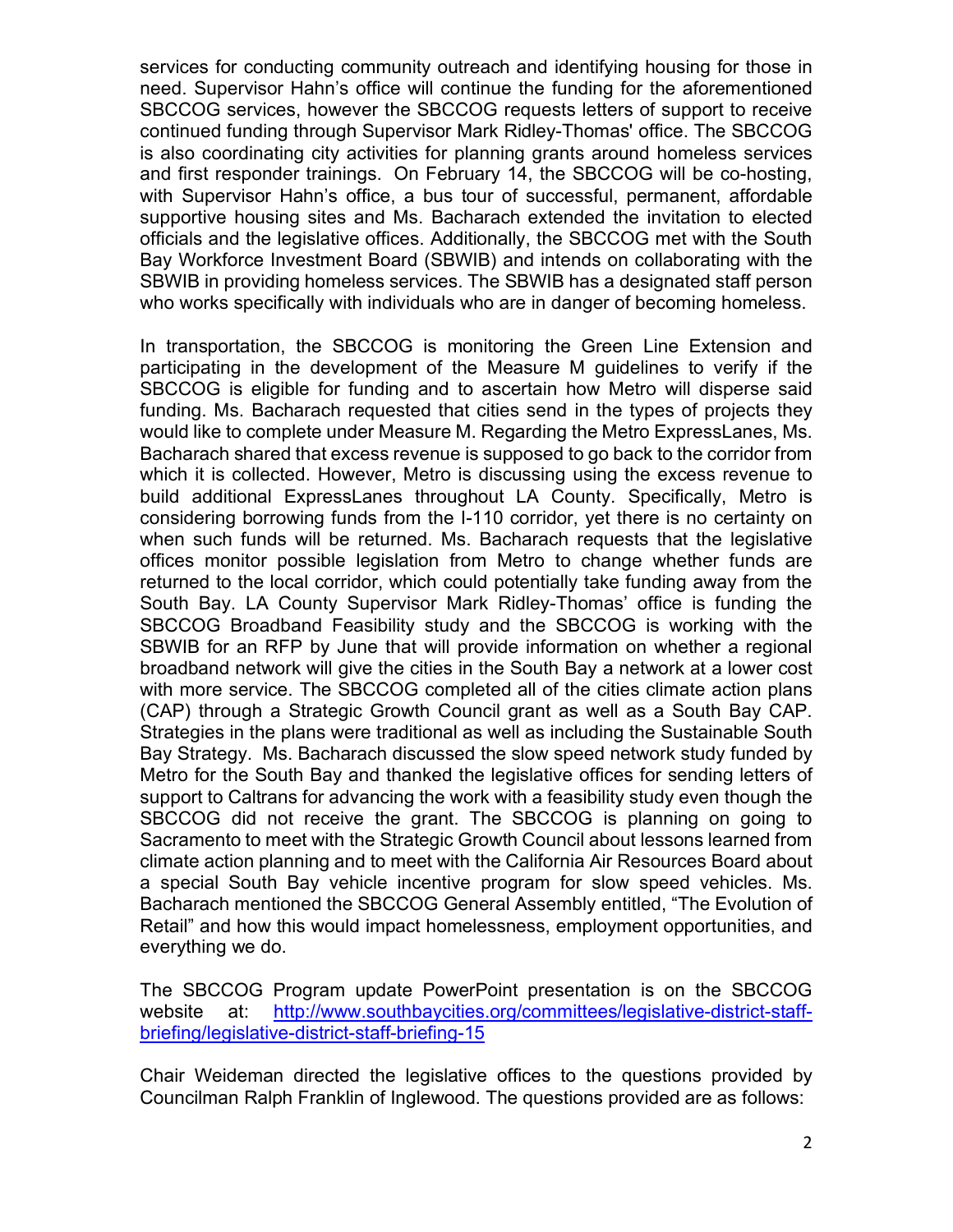#### *Questions: State Government*

*1. With the new gas tax increase of 12 cents, when will state projects for infrastructure get started and potential locations up and down the state?*

*2. Cannabis for recreational purposes can now be used/sold/stored in various cities throughout the state, what measures do you have in place to monitor and keep them in compliance?*

*3. With the use of cannabis, what educational programs, rehab facilities and law enforcement do you have in place, particularly driving under the influence?*

*4. Is the Bullet Train a myth or reality with the Governor's term is nearly up? We need those funds set aside for this project to go back into many vital programs for the good and welfare of the Californians.*

#### *Questions: Federal Government*

*1. Currently there is a strong issue that the Federal Budget has not been*  approved, any idea how much longer before the government will start closing *offices and/or laying off employees and what departments?*

*2. In the news we are constantly hearing about sexual harassment by government officials, including the President, is ethic training and/or sexual harassment education in the mix for the elected in the near future? Also, what kind of discipline can be imposed on Federal Officials for being in violation? And will they be enforced?*

## **Federal Offices**

**U.S. Senator Dianne Feinstein's representative Cameron Onumah**  emphasized that the federal government runs out of money effective January 19 and cited the continuing resolution passed before the holidays funding the government through January 19. The Senator voted against the continuing resolution last month for two reasons: because there are no provisions to extend CHIP funding, which would result in states having to pick up funding, including California having to pay out \$300-\$500 million to continue the mandated program regardless of whether the federal government provides the monies. She also voted against the continuing resolution because there is no provision for immigrants. Mr. Onumah stated that the United States government has been conducting a review on harassment policies and that they have gone through some re-training. In terms of marijuana, the Senator has a bill to expand research on cannabinoid oil to review the health benefits to cancer patients and other kinds of health issues and remove this from the Schedule One Offences through the Department of Justice. From a public safety perspective, the Senator wants to make sure that CHP and local governments have the tools they need to train and implement DRO's, also known as drug recognition officers. Mr. Onumah discussed homemade butane honey oil and how there have been cases throughout the state of home fires and the need for cities to zone appropriately to ensure such activities are not permissible in apartments and homes. Hawthorne Councilperson Olivia Valentine asked what does the officer look for when people are under the influence of marijuana with Mr. Onumah stating the officers will do a pupil test to determine if a person is under the influence.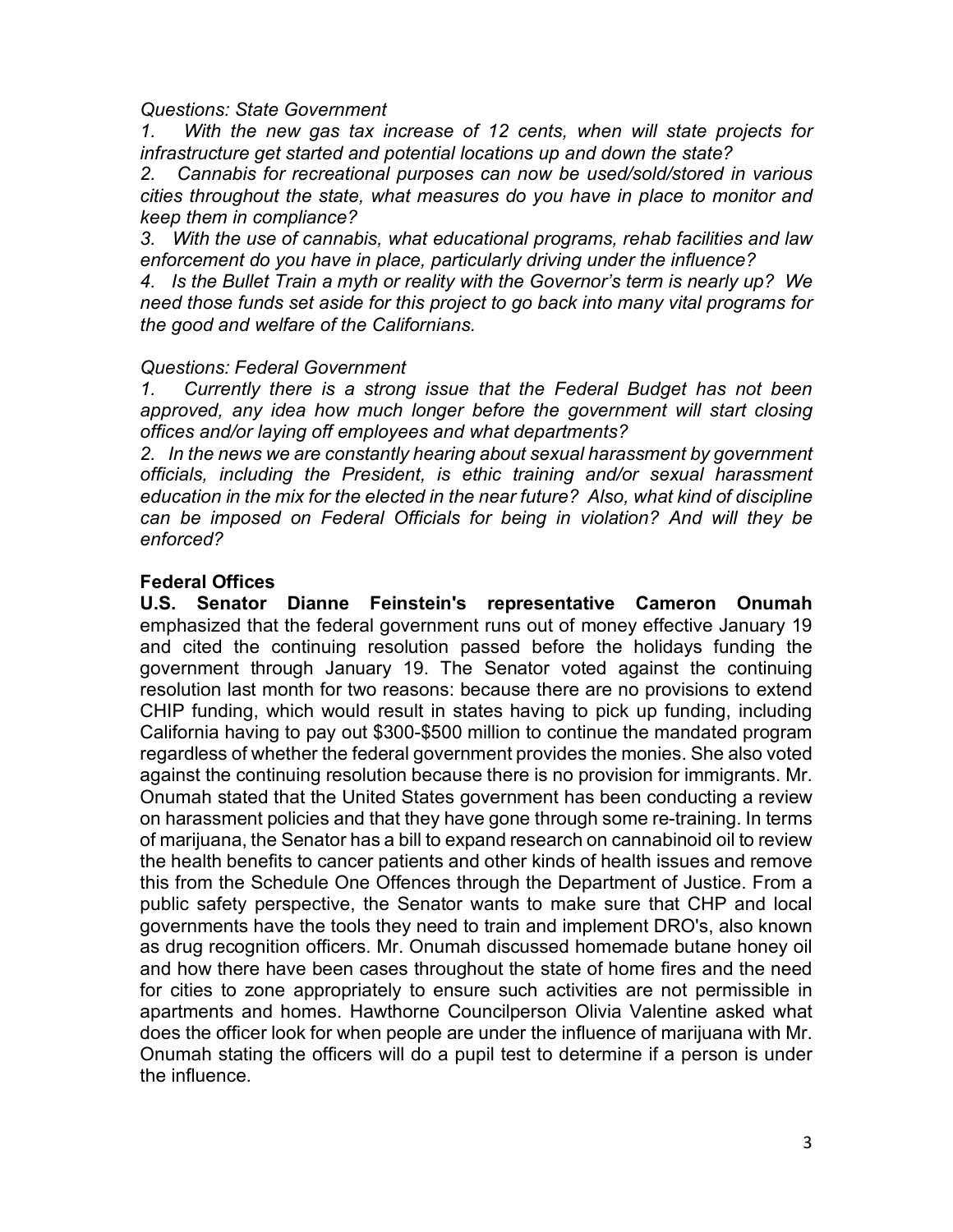**U.S. Senator Dianne Feinstein's representative Jeanette Cheng** discussed how the President is opening up offshore drilling in the coastal communities. The Senator has released statements, including to all the County supervisors throughout the state, urging them to pass a resolution to ban offshore drilling.

**Congressman Ted Lieu's representative Aurelia Friedman** distributed a flyer on My Service Academy Day to be held on Saturday, February 10 from 1 pm to 4 pm at the Los Angeles Air Force Base. She shared that the Congressman is against the GOP tax bill, since it will raise taxes on 92 million middle-class families by 2027 to pay for tax breaks for the wealthy and corporations. Ms. Friedman shared that the Congressman is also against offshore drilling and that he recently did an article in Time Magazine about the danger of President Trump making threats against North Korea. Lastly, Ms. Friedman discussed HR 4076 which will create a new body called the Music Licensing Collective.

**Gabriela Medina representing Congresswoman Nanette Diaz Barragán's**  office shared that the district has the third-largest recipients of DACA in California. The Congresswoman supports the DREAM Act and wrote a non-partisan letter to support the port security grant program. Regarding marijuana, there was discussion around the need for more officer training and the lack of efficacy in blood testing for marijuana.

## **State Offices**

**State Senator Benjamin Allen's representative Olina Wibroe** mentioned SB 227 and SB 189 and the aerospace committee hearing on February 9 which will have a focus on workforce development. Ms. Wibroe highlighted that the state of California is in charge of licensing for marijuana, but not the actual sale and emphasized that it is not legal to be under the influence of marijuana in the workplace.

**State Senator Holly Mitchell's representative Sonia Lopez** discussed how starting October 2020 all California driver's licenses are required to be compliant with the new federal law in order to fly domestic flights. She also shared that the Senator will be the Budget Chair for the Senate.

**Robert Pullen-Miles representing Assemblymember Autumn Burke** shared that the Assemblymember was named chair of the Revenue and Tax Committee and will be working on extending a tax credit for the entertainment industry. Mr. Pullen-Miles discussed AB 1520 and how the child poverty bill passed last year requiring the formation of a task force that will address how services are provided in order to get children and families out of poverty. The Assemblymember is also the Chair of the Career and Technical Education Committee and will be hosting hearings throughout the district to address topics such as workforce development as well as hear from industry regarding the types of jobs that will be needed in the future. Mr. Pullen-Miles stated that the Real ID Act, although federal in nature, has state implications and shared that constituents can reach out to his office if they have any questions.